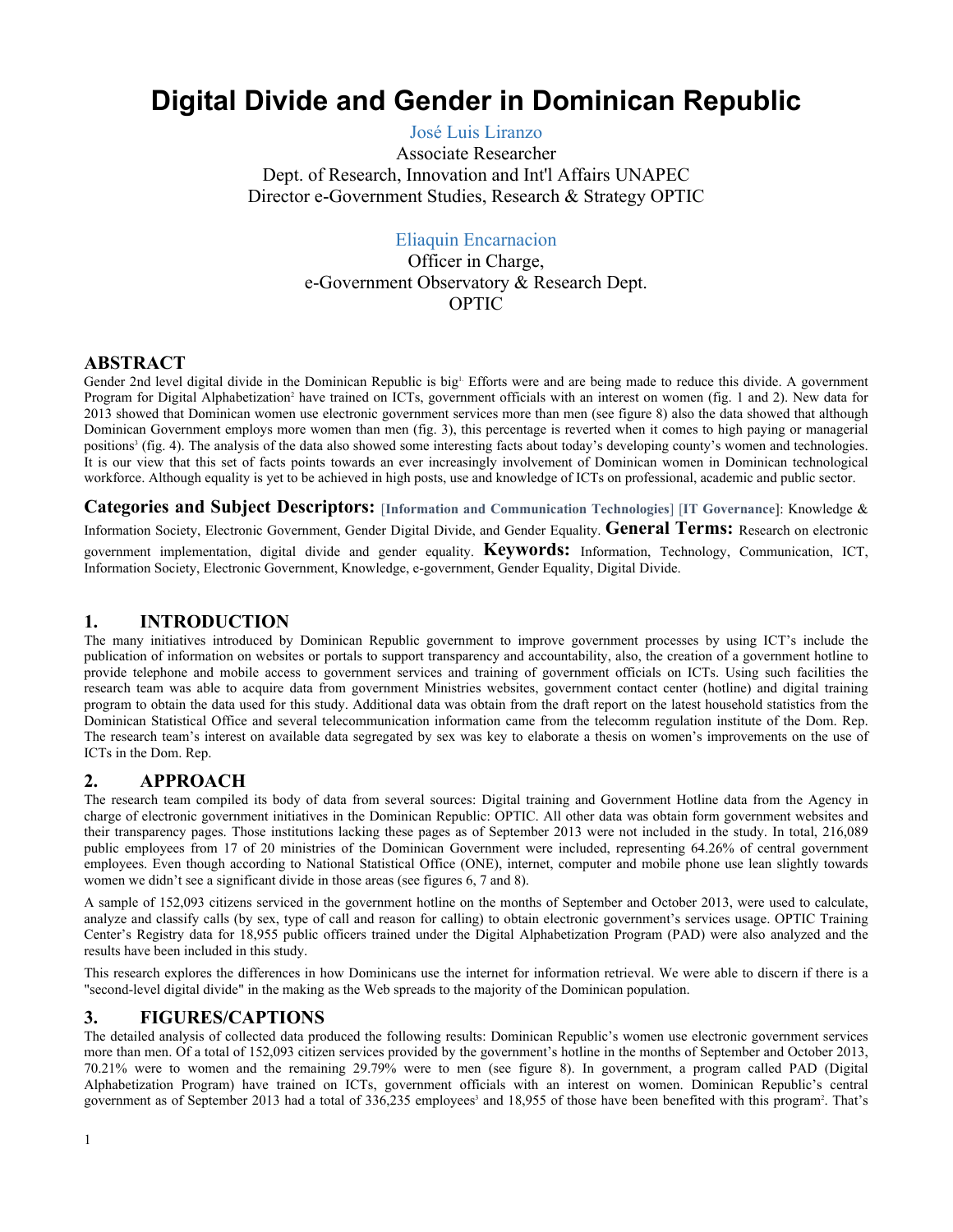5.63% of all government employees of which 48% are female<sup>2</sup> (fig. 1). In 2013 that percentage rose to 55.54% (fig. 2). Dominican Government employs more women than men. 65.75% of public sector employees are women (see figure 3), but this percentage is reverted when it comes to high paying or managerial positions, on which only 37.22% are women (see figure 4).

Household use of computers are dominated by females. Today 51% of home computer users are female<sup>5</sup>. .

In Dominican Republic, the use of internet's social media sites have increased tremendously. In the past 5 years, as of July 2013 there were 2,427,560<sup>6</sup> internet accounts and 3.2 million Facebook accounts, additionally 1 million are twitter users<sup>7</sup>. .

Dominican Republic is ranked 13 of 28 in Latin America and The Caribbean and 4 of 8 in the Caribbean region on internet connection speed.<sup>8</sup> There is however room for improvement in this area.



**Fig. 1. Proportion of students graduated on the Digital Alphabetization Program**<sup>2</sup>



**Fig. 2. Proportion of students graduated on the Digital Alphabetization Program by Sex by Year2**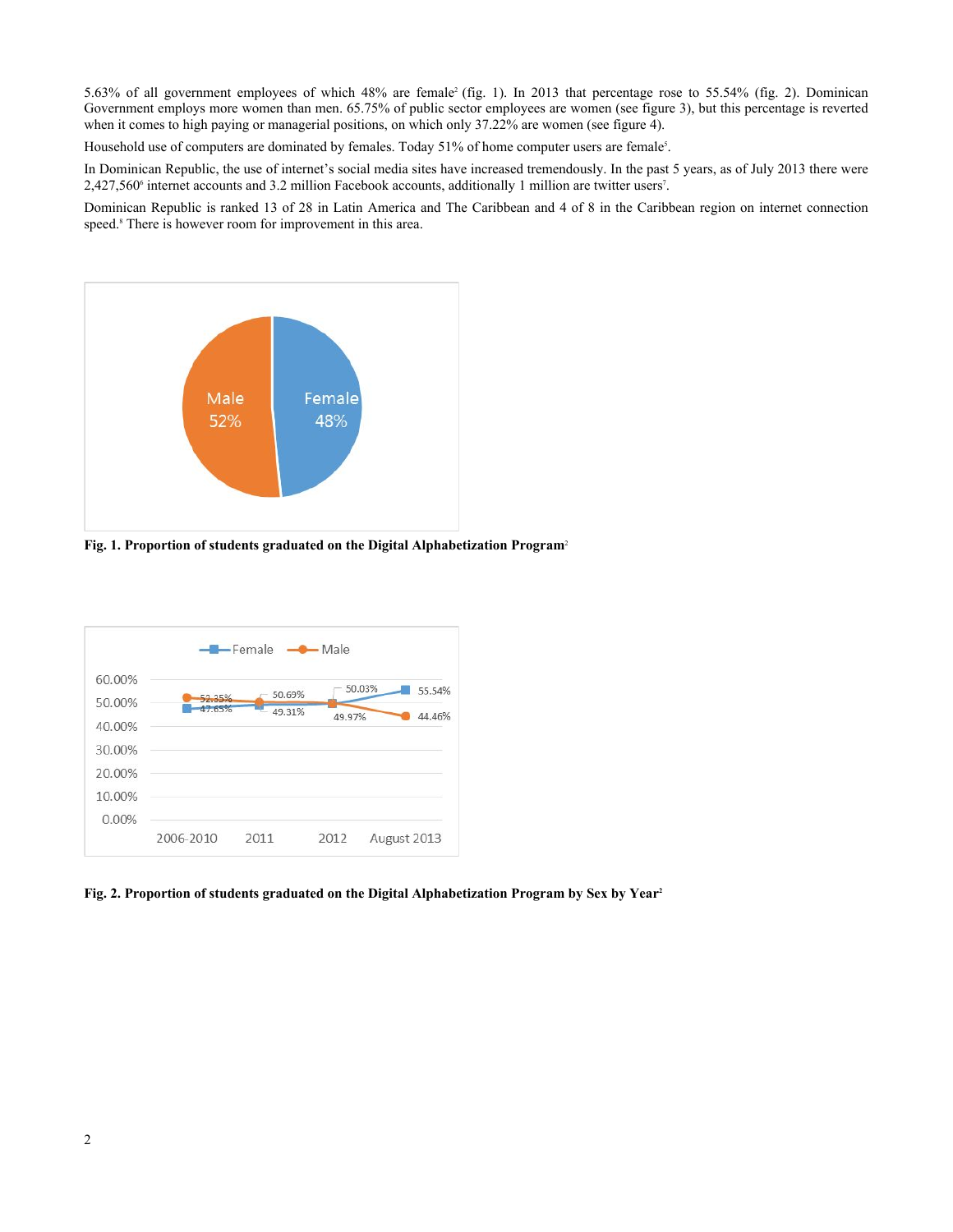

**Fig. 3. Proportion of men and women employed in Dominican Republic's ministries (17 of 20 ministries)<sup>3</sup>**



**Fig. 4. Proportion of men and women employed in managerial positions (13 of 20 ministries)4**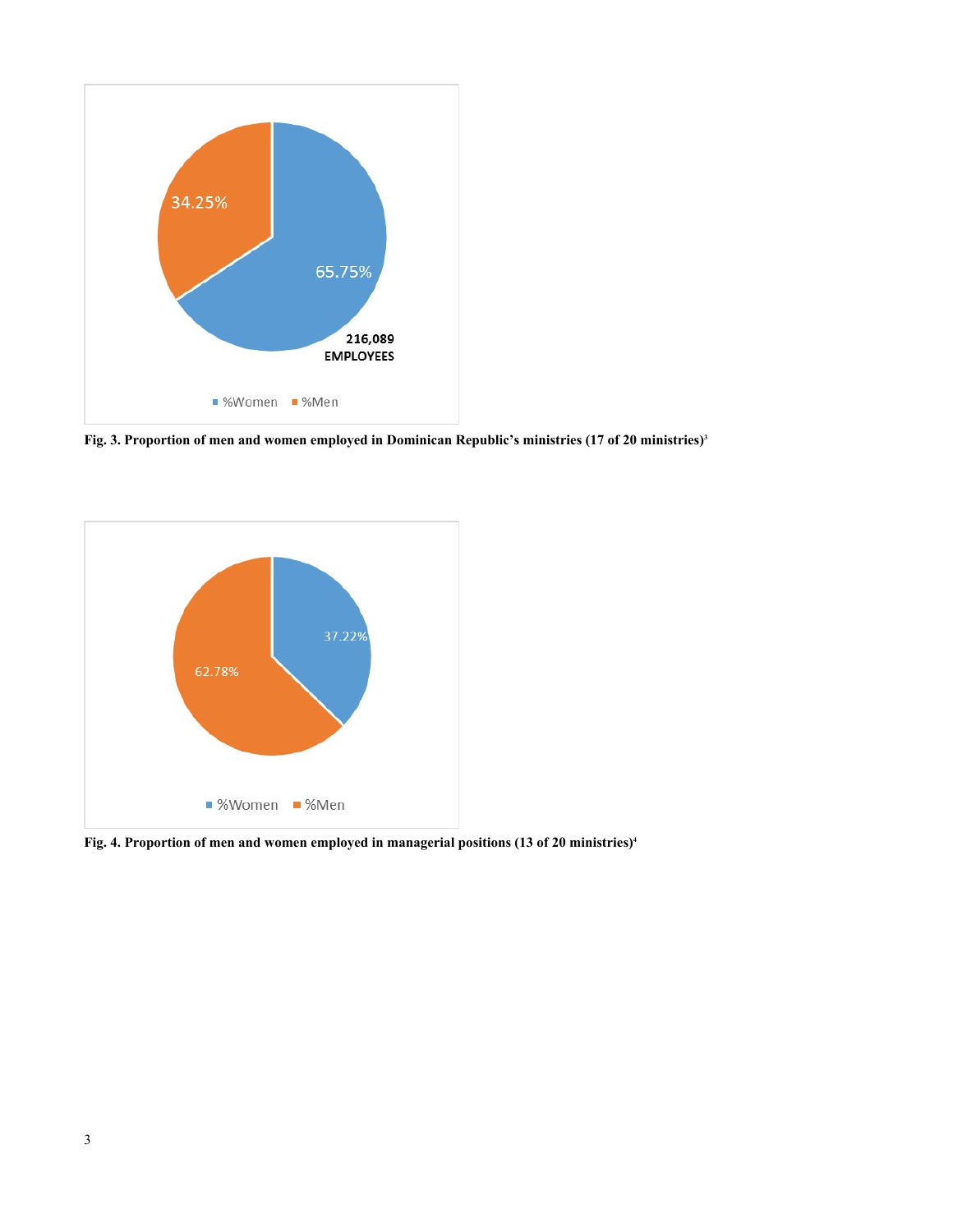

**Fig. 5. Proportion of men and women serviced on September and October 2013 on the government hotline<sup>5</sup>**



**Fig. 6. Proportion of men and women that use internet in Dominican Republic<sup>10</sup>**



**Fig. 7. Proportion of men and women that use computers in** 

**Dominican Republic10**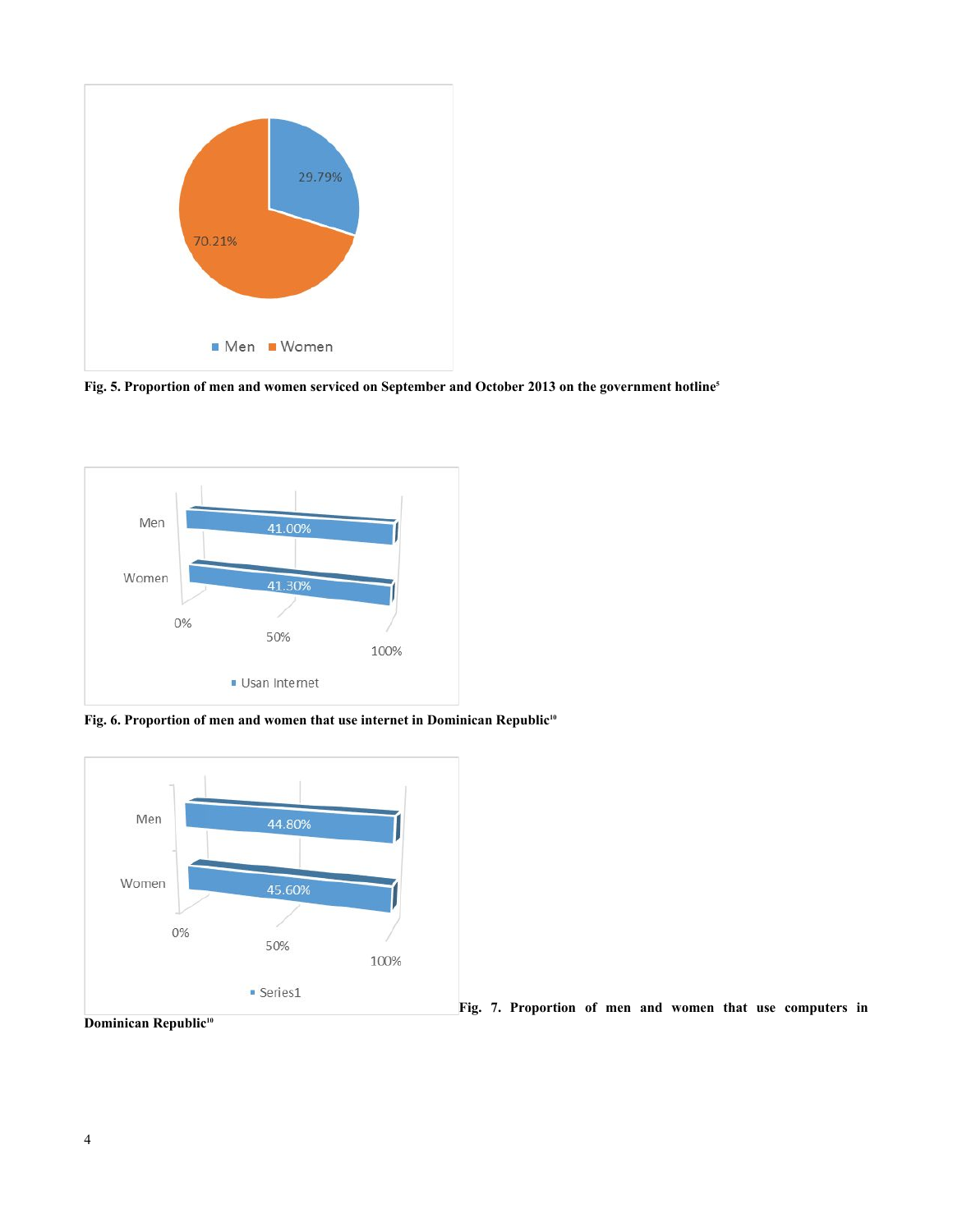

**Fig.8. Proportion of men and women that use mobile phones in Dominican Republic<sup>10</sup>**

## **4. CONCLUSION**

The Internet is a social phenomenon therefore social conditions of access are important. Among them, the most important is the ability to use technology by regular citizens of a country, what is called digital literacy and digital fluency, which are cutting edges of the second digital divide.

In past research, Dom Rep.'s digital divide was found to be too wide<sup>12</sup> It seems that today there are reasons to be optimistic since in this country the number of internet female users increases being more than their male counterparts. New technologies can help improve the position of women in the job market. These improvements may increase the recruitment of women. Teleworking, teleoperation, seem appropriate alternatives of entrepreneurship for women who need to combine employment with family responsibilities.

The first digital divide, which concerns computing—who has access and who doesn't- in the Dominican Republic, regarding to gender, this divide have been reduced. This study does not address the problem of academic presences on technology related fields of study as this topic was addressed in a recent Research Center for Feminine Action – CIPAF<sup>12</sup> study. However, this research team was able to collect enough data to conclude that Second level digital divide -differences in people's online skills- (Skill, in this context, is defined as the ability to efficiently and effectively find information on the Web) and work related opportunities is still present in the Dominican Republic.

Internet speed is not bad but access is still limited to urban centers. Because of relevant-important role played in promoting the use of ICTs; broad band speed and dissemination of access to internet, needs improvement. The Dominican Rep.'s Telecommunication Institute INDOTEL is in the works of an agenda and work plan to address this problem.

 $CIPAF<sup>12</sup>$ , a feminist NGO, has in the past, and continues in the present, to include in its agenda the reduction of Gender Digital Divide. A major research paper and publications was prepared with funds from UN's Gender Equality Fund, addressing 2<sup>nd</sup> level digital divide<sup>1</sup>. This NGO efforts as well as government institutions such as the Telecommunication Institute INDOTEL and the Presidential Office for ICTs OPTIC are indeed making a positive impact in reducing Dominican Republic's digital gender divide.